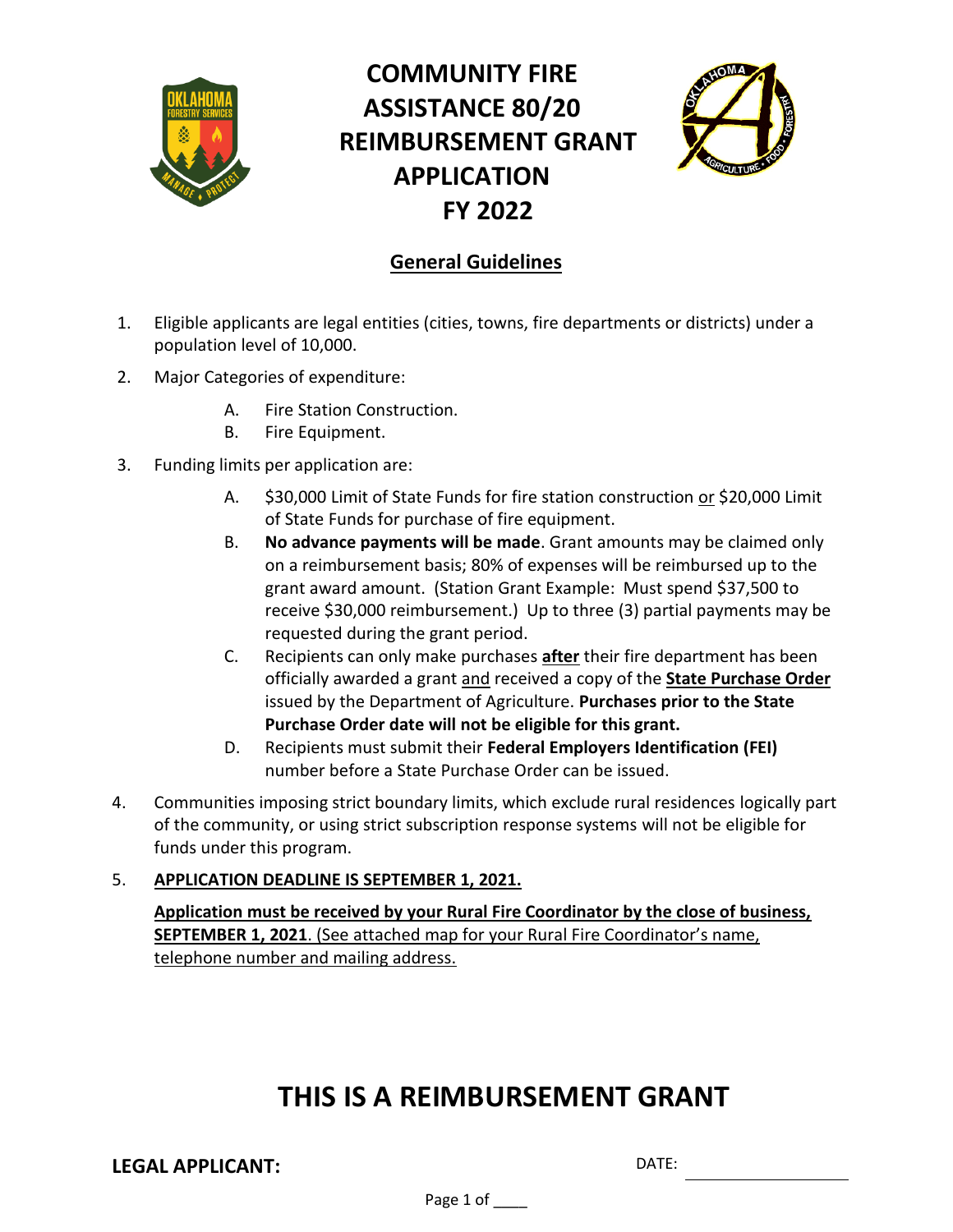

| ADDRESS:                |         |      | CITY:                  |  |
|-------------------------|---------|------|------------------------|--|
| ZIP CODE + 4:           | COUNTY: |      | <b>RF COORDINATOR:</b> |  |
| E-MAIL:                 |         | FEI: |                        |  |
| <b>CONTACT PERSON:</b>  |         |      | PHONE:                 |  |
| <b>CONTACT ADDRESS:</b> |         |      |                        |  |

**PROJECT FUNDING:** *APPLY FOR FIRE STATION OR EQUIPMENT. List the materials or equipment and the cost of the items your fire department intends to purchase with the Community Fire Matching Grant. Please Note: Any change from the items listed below must be approved by Oklahoma Forestry Services and your OFS Rural Fire Coordinator prior to purchase.*

| <b>Station / Equipment</b> | <b>Estimated Cost</b> |
|----------------------------|-----------------------|
|                            |                       |
|                            |                       |
|                            |                       |
|                            |                       |
|                            |                       |
|                            |                       |
| <b>Project Total:</b>      |                       |

**PROJECT NARRATIVE:** Give a brief explanation of the intended use of the above listed equipment or materials and explain how it will benefit your fire department or your community.

**CERTIFICATION:** To the best of my knowledge and belief, data in this application are true and correct, the documents have been duly authorized by the governing body of the applicant, and the applicant will comply with the attached assurances. Applicant further certifies the local funds are available to match the grant request.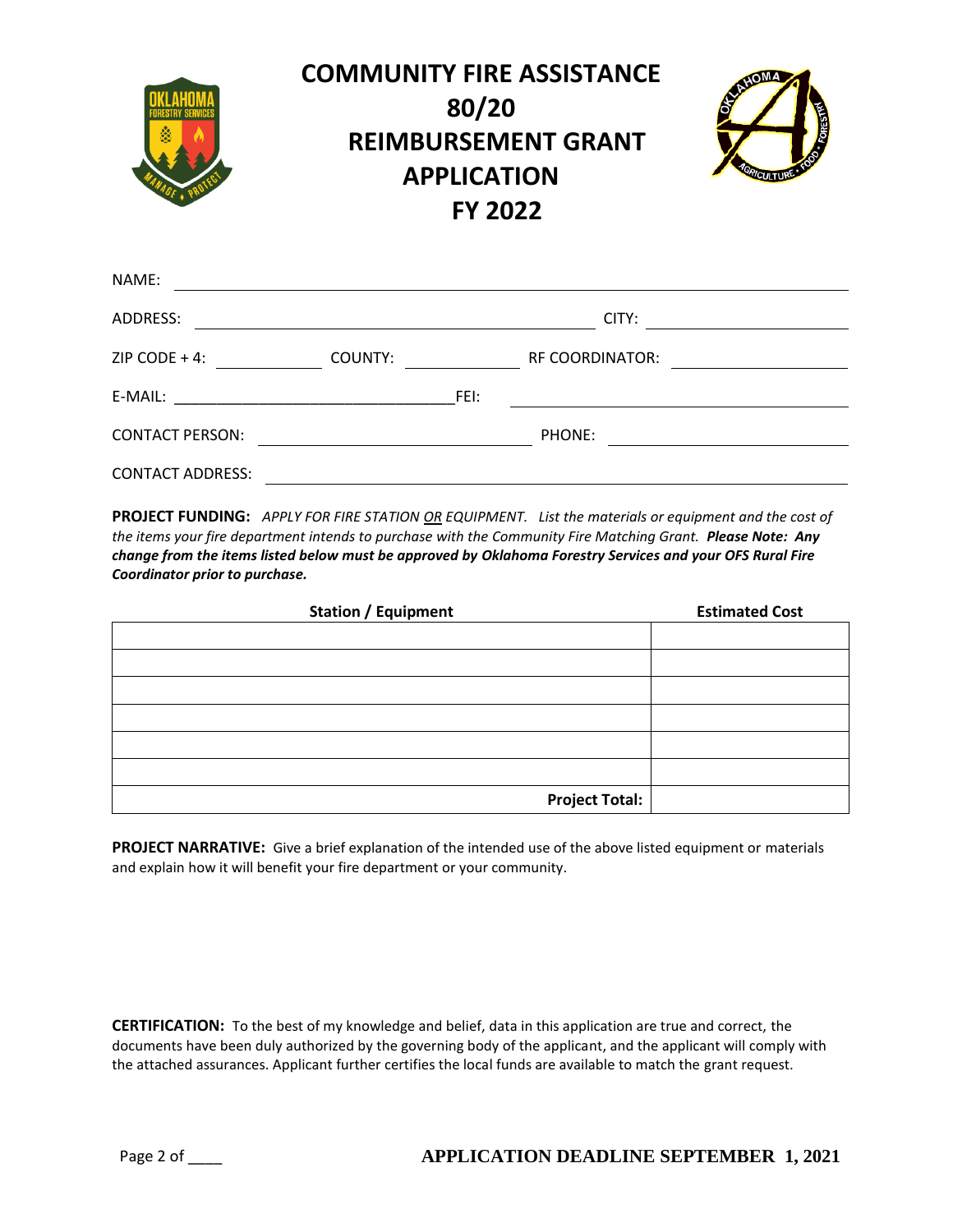

# **COMMUNITY FIRE ASSISTANCE 80/20 REIMBURSEMENT GRANT APPLICATION FY 2022**



I am authorized to apply for this grant in behalf of the above named entity**. (Both Signatures Required)**

| <b>Fire Chief:</b>                 | Date: |
|------------------------------------|-------|
| <b>Mayor or Board Chairperson:</b> | Date: |

### **TRAINING INFORMATION**

- 1. What is the total area (in square miles) protected by your fire department?
- 2. Does your fire department have a written plan of action or standard operating procedure? *If yes, attach copy.*
- 3. Provide the name of your fire department training officer.
- 4. (a) Total training hours recorded for your firefighters during the past 12 months.
	- OSU certified Training: \_\_\_\_\_\_\_\_\_\_\_\_\_\_\_\_\_\_\_\_\_ In House Training: \_\_\_\_\_\_\_\_\_\_\_\_\_\_\_
	- (b) How many of your firefighters have completed the following training? (Cumulative Total)

| <b>Hazardous Materials</b><br>(Awareness, Ops or Tech) | <b>Wildland Fire Fighting</b>           |
|--------------------------------------------------------|-----------------------------------------|
| <b>Emergency Vehicle Operation</b>                     | First Responder                         |
| Incident Command                                       | Firefighter I or Essentials             |
| <b>Structural Firefighter Practices</b>                | <b>Volunteer Firefighting Practices</b> |

 $\overline{\phantom{a}}$  , and the contract of the contract of the contract of the contract of the contract of the contract of the contract of the contract of the contract of the contract of the contract of the contract of the contrac

Training Officer Signature

#### **FINANCIAL INFORMATION**

5. Are the proposed expenditures made with this grant essential for the fire department to reach

| ISO/CRS Protection Class 9? | Circle one: |  | No |
|-----------------------------|-------------|--|----|
|-----------------------------|-------------|--|----|

#### Page 3 of \_\_\_\_ **APPLICATION DEADLINE SEPTEMBER 1, 2021**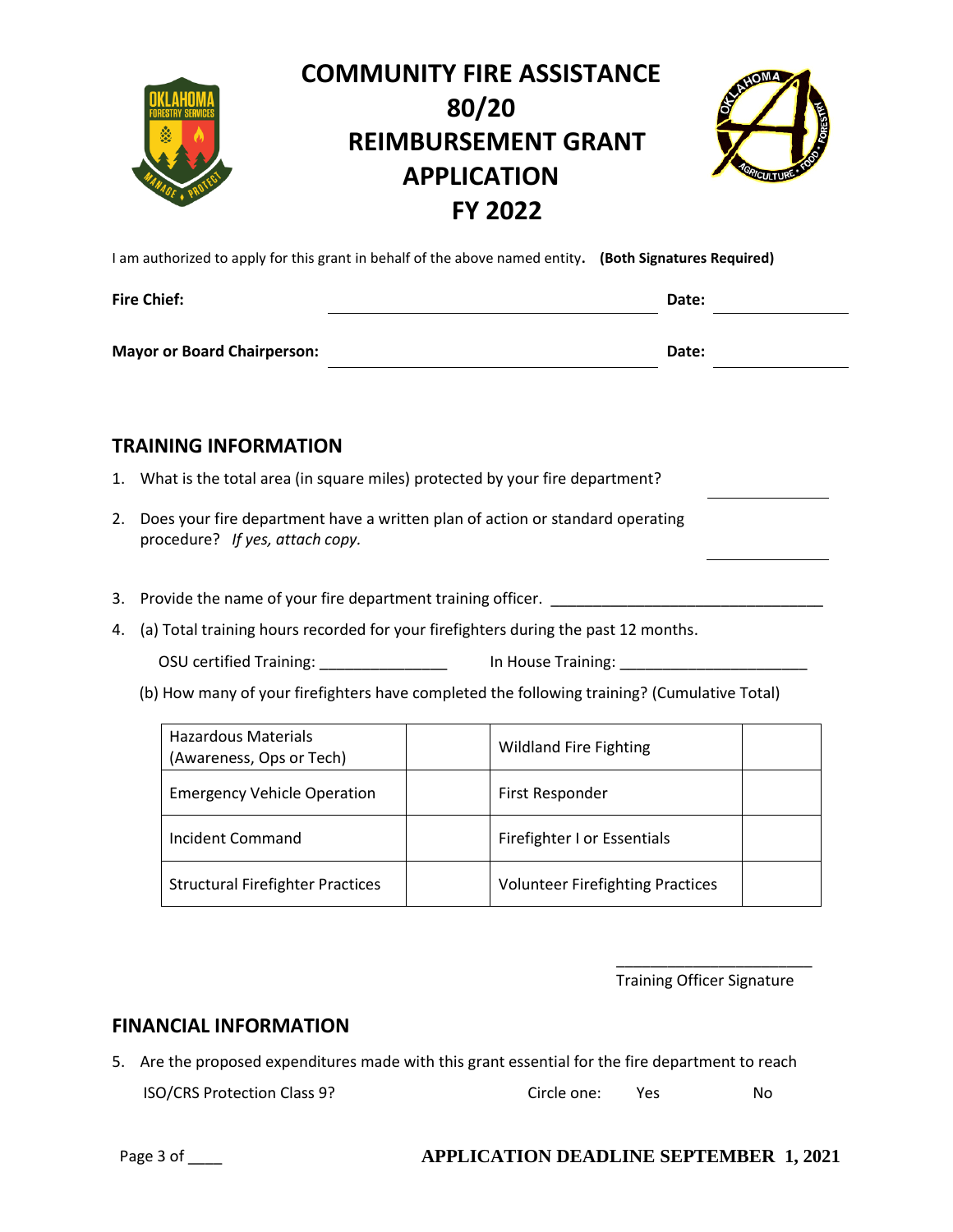

\_\_\_\_\_\_\_\_\_\_\_\_\_\_

# **COMMUNITY FIRE ASSISTANCE 80/20 REIMBURSEMENT GRANT APPLICATION FY 2022**



- 6. What is your Department's OFIRS (Oklahoma Fire Incident Reporting System) reporting number?
- 7. How many fire runs did your fire department report to the State Fire Marshal in the previous calendar year?
- 8. How much money was expended to operate your fire department during the last fiscal year? (Exclude salaries and benefits for personnel) \_\_\_\_\_\_\_\_\_\_\_\_\_\_\_\_\_\_\_\_\_\_\_\_\_\_
- 9. How much money was designated (your share) to your fire department last year from
	- a. City, County, State, or Other Taxes and/or Assessments (list total)  $\begin{array}{c} \xi \end{array}$
	- b. Membership Fees  $\zeta$
	- c. Donations & Fund Raisers  $\sim$  5

*Municipal fire departments must attach a statement from the municipal clerk or treasurer certifying the amount listed above.*

 **\_\_\_\_\_\_\_\_\_\_\_\_\_\_\_\_\_\_\_\_\_\_\_\_\_\_\_\_\_\_\_**

Chief Financial Officer Signature

### **OPERATIONS AND PREVIOUS GRANT INFORMATION**

| 10. Do you have written mutual aid agreements with other fire departments? Circle one: Yes     |                 |  | No. |  |
|------------------------------------------------------------------------------------------------|-----------------|--|-----|--|
| 11. Are your firefighters covered by Worker's Compensation Insurance?                          | Circle one: Yes |  | No. |  |
| 12. Do you have liability insurance coverage on all fire department vehicles? Circle one: Yes  |                 |  |     |  |
| 13. How many complete sets of NFPA/OSHA approved protective clothing does your fire department |                 |  |     |  |
| have? (a complete set include gloves, boots, hood, helmet, bunker pants and coat)              |                 |  |     |  |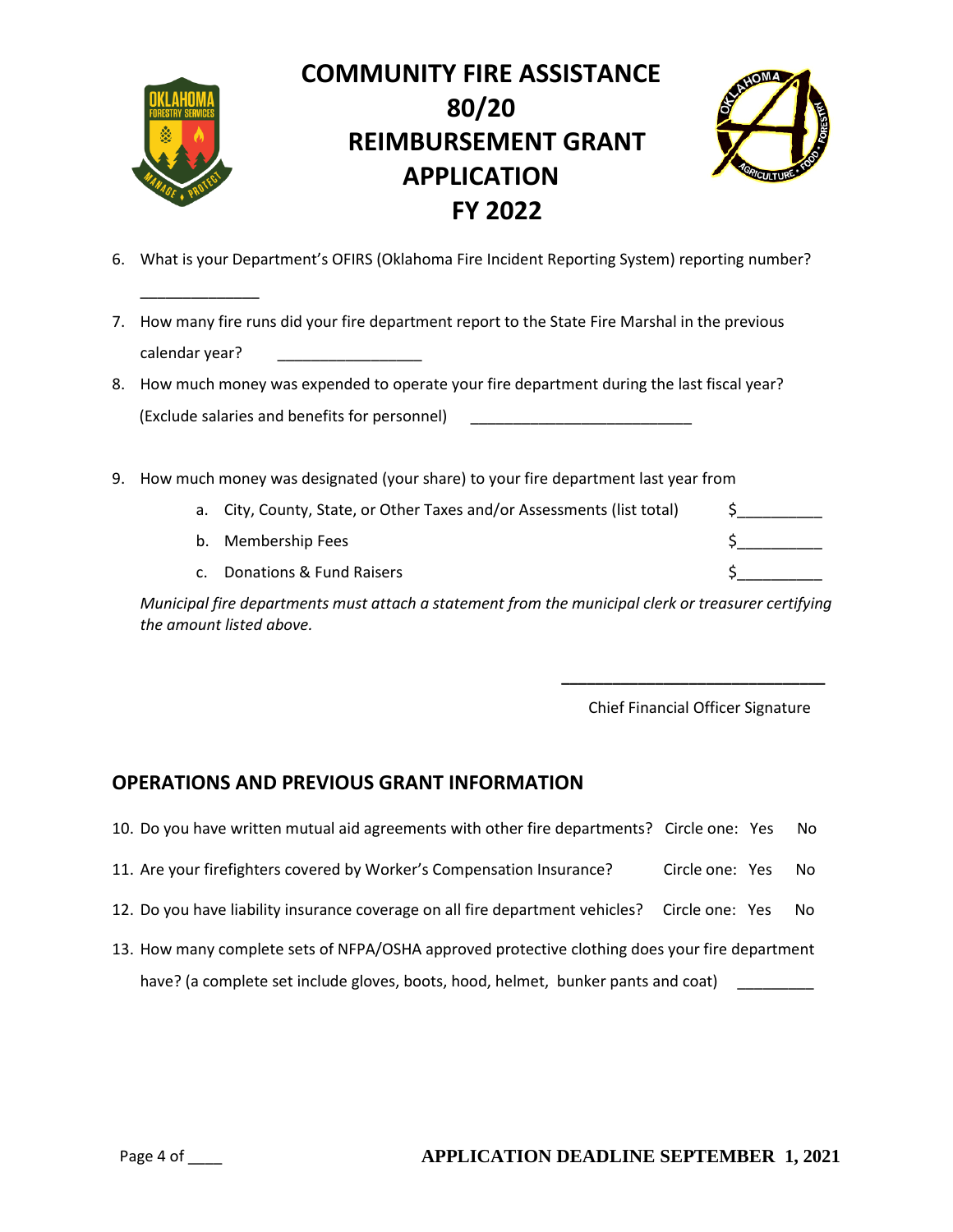

14. List all State Community Fire Assistance matching grants, and/or CDBG grants, and/or other State Special Project grants your fire department has been awarded in the last three years. **(Forestry Operational Grants Do Not Apply)** 

| Year | <b>Amount</b> | <b>Type of Grant</b> |
|------|---------------|----------------------|
|      |               |                      |
|      |               |                      |
|      |               |                      |
|      |               |                      |
|      |               |                      |

## **THE FOLLOWING SECTION APPLIES TO APPLICATIONS FOR FIRE STATION CONSTRUCTION**

No monies from the fund shall be expended or obligated for construction of buildings for fire stations unless the participant proposing to expend or obligate monies distributed from the Community Fire Assistance Program Fund for that purpose holds a lease for a period of not less than ten (10) years, with provision for renewal annually, to land on which it proposes to construct such building. Provided, however that this provision shall not prohibit construction or location of a fire station on land donated in whole or in part to the participant for the purpose, and use of the Community Fire Assistance Program Fund monies for the construction or location, where the donor has received the right of reversion of such land under the stated conditions, if such use be appropriate and reasonable.

15. Do you have a fire station now? Circle one: Yes No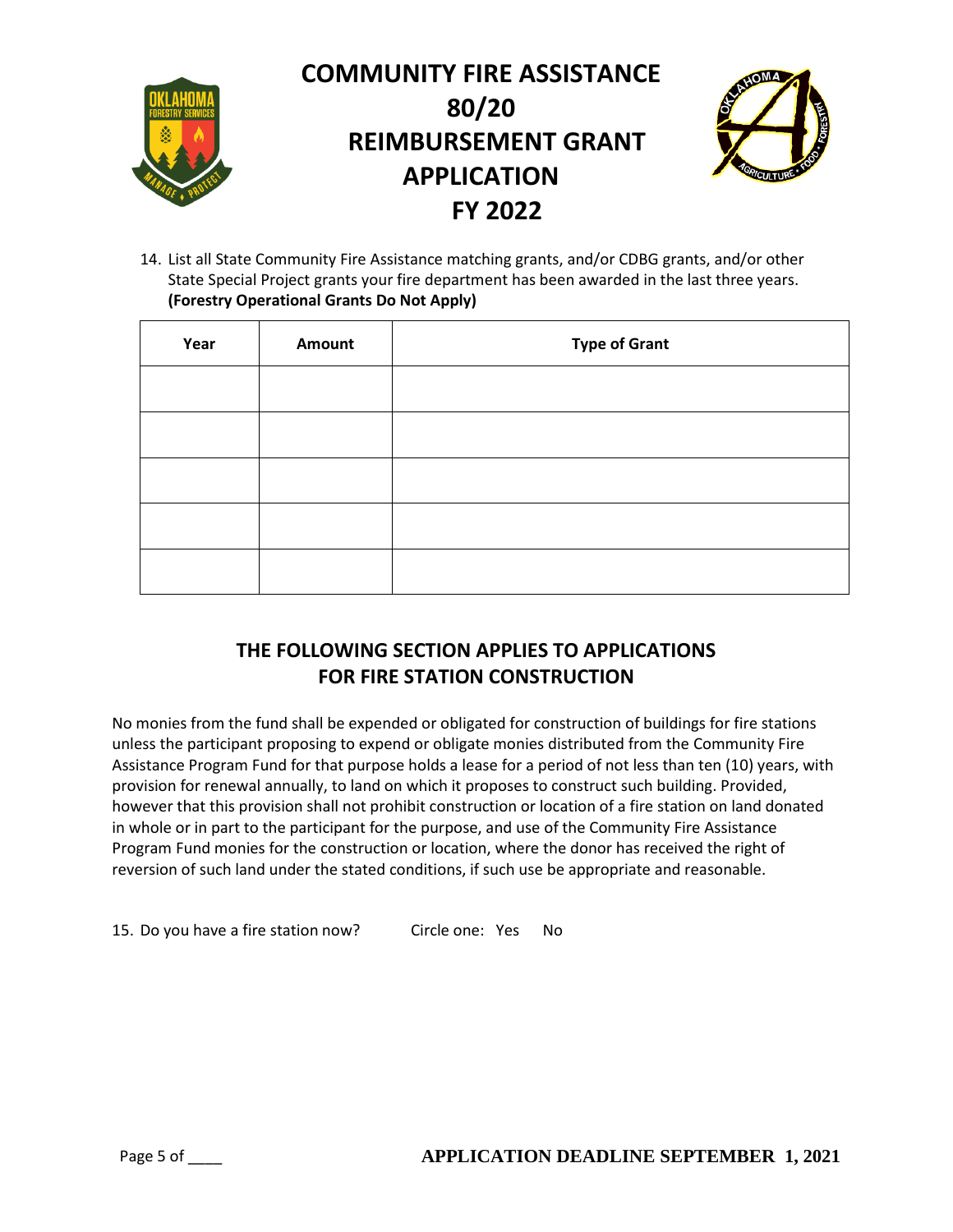

# **COMMUNITY FIRE ASSISTANCE 80/20 REIMBURSEMENT GRANT APPLICATION FY 2022**



#### **ANSWER ONLY ONE OF THE FOLLOWING QUESTIONS**

| 16. Is the grant you are seeking for expansion of your existing fire station?                                                                                                                                                                                                                                                                                                   | Circle one: Yes |  | No |
|---------------------------------------------------------------------------------------------------------------------------------------------------------------------------------------------------------------------------------------------------------------------------------------------------------------------------------------------------------------------------------|-----------------|--|----|
| If circled yes, what is the proposed additional square footage                                                                                                                                                                                                                                                                                                                  |                 |  |    |
| Is the proposed expansion to provide adequate space for apparatus?<br>a.                                                                                                                                                                                                                                                                                                        |                 |  |    |
|                                                                                                                                                                                                                                                                                                                                                                                 | Circle one: Yes |  | No |
| Is the proposed expansion to provide room for class space, officer's desk(s), files, etc.?<br>b.                                                                                                                                                                                                                                                                                |                 |  |    |
|                                                                                                                                                                                                                                                                                                                                                                                 | Circle one: Yes |  | No |
| Is the proposed expansion for fund raising occasions (may include kitchen and restrooms)?<br>c.                                                                                                                                                                                                                                                                                 |                 |  |    |
|                                                                                                                                                                                                                                                                                                                                                                                 | Circle one: Yes |  | No |
| $- OR -$                                                                                                                                                                                                                                                                                                                                                                        |                 |  |    |
| 17. Is the grant you are seeking for the purpose of completing or repairing your fire station (insulation,                                                                                                                                                                                                                                                                      |                 |  |    |
| concrete floor, heating, etc.)?                                                                                                                                                                                                                                                                                                                                                 | Circle one: Yes |  | No |
| $-OR -$                                                                                                                                                                                                                                                                                                                                                                         |                 |  |    |
| 18. If adequate space exists for apparatus but it is comprised of two or more structures well apart from<br>one another, or if the fire department or city owns one such structure but must arrange or borrow<br>second or third building in order to house all apparatus, it may be expected that the fire department<br>may want to consolidate all apparatus under one roof. |                 |  |    |
| Is application being made for such purpose?                                                                                                                                                                                                                                                                                                                                     | Circle one: Yes |  | No |
| $-OR -$                                                                                                                                                                                                                                                                                                                                                                         |                 |  |    |
| 19. Is the grant you are seeking for construction of a sub-station, when such station is necessary to                                                                                                                                                                                                                                                                           |                 |  |    |

satisfy ISO response time or distance requirements? Circle one: Yes No

*If answer is yes, attach a map showing the location of the new sub-station and each existing fire station within a five (5) mile radius of the proposed sub-station. Map shall depict usable roads and highways and the concentration of population to be served by the proposed sub-station.*